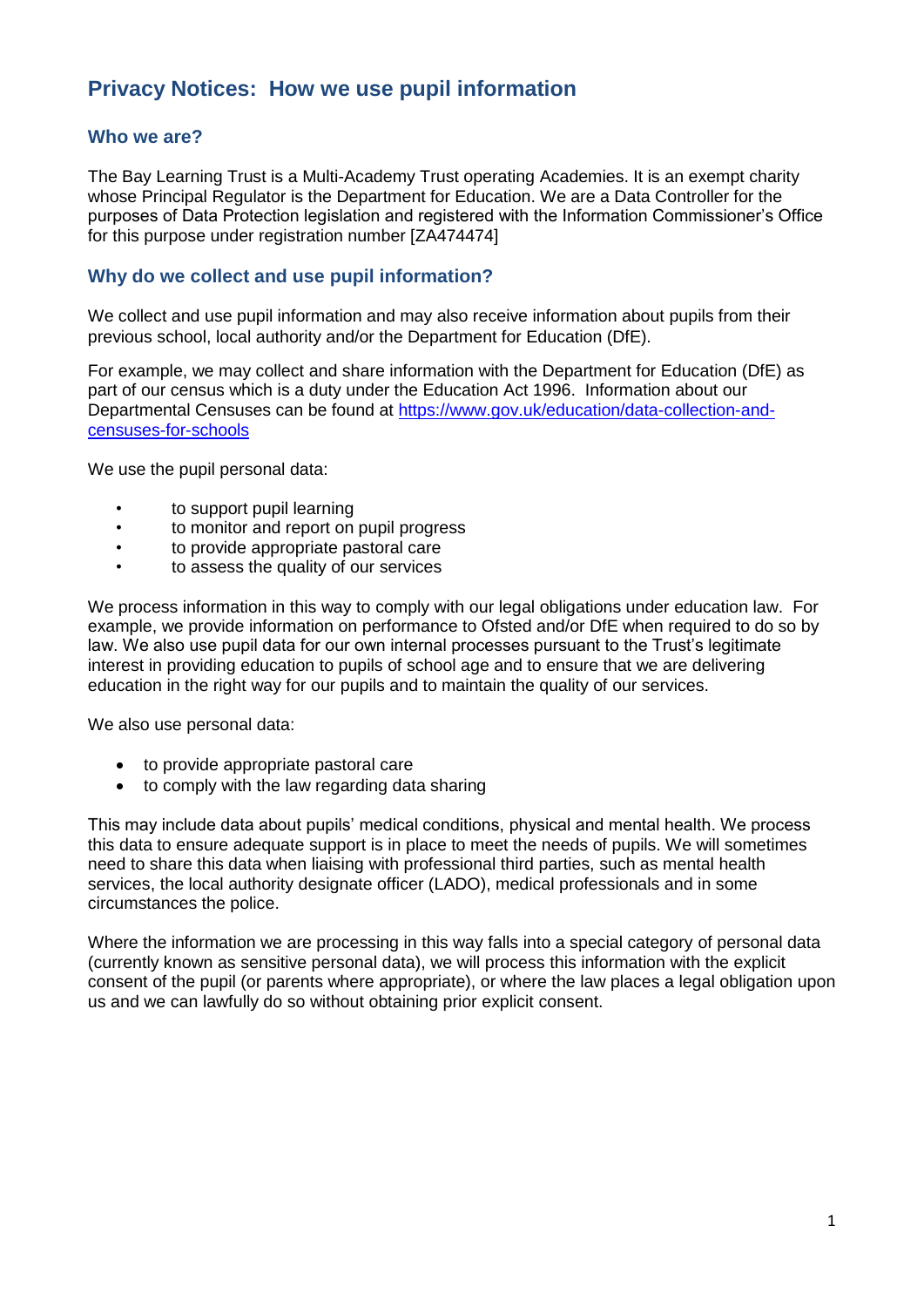# **The categories of pupil information that we collect, hold and share include:**

- Personal information (such as name, unique pupil number, address and other contact details)
- Characteristics (such as ethnicity, language, nationality, country of birth and free school meal eligibility)
- Attendance information (such as sessions attended, number of absences and absence reasons)
- Assessment information (such as test scores, examination results and homework outcomes)
- Medical information (such as registered doctor name and address, any medical issues which the school has been informed about)
- Special educational needs information
- Exclusions / Behavioural Information (such as fixed term and permanent exclusions and details of detentions and other sanctions)
- Educational History (such as prior and previous schools)
- Post 16 Learning information (such as examination outcomes pre-16)
- Financial information (such as School Pay online payments, dinner money, trip payments and voluntary contributions)
- Admissions information (such as Supplementary Admissions Form information, Looked After Child status, widow/widower status and church attendance information)
- Health & Safety information (such as records of minor injuries and information that is required to comply with the Health & Safety Executive (HSE) RIDDOR requirements.
- Static and moving images (such as photographs of pupils and CCTV recordings)

# **Collecting pupil information**

Whilst the majority of pupil information you provide to us is mandatory, some of it is provided to us on a voluntary basis. In order to comply with the General Data Protection Regulation, we will inform you whether you are required to provide certain pupil information to us or if you have a choice in this at the time that we obtain this information from you. Where you have a choice we will only process this information if you consent to us doing so. You have the right to withdraw your consent to us processing such information at any time. If you wish to withdraw consent, please contact the Trust's Data Protection Officer (contact details are below).

# **Storing pupil data**

We hold pupil data for no longer than is necessary and in line with the retention section of our Data Protection and Freedom of Information Policies, which can be found in the policies section of the school website:

[https://www.baylearningtrust.com/schooldata/pages/Policies/GDPR%20and%20Pupil%20Records](https://www.baylearningtrust.com/schooldata/pages/Policies/GDPR%20and%20Pupil%20Records%20Data%20Privacy%20Policy.pdf) [%20Data%20Privacy%20Policy.pdf](https://www.baylearningtrust.com/schooldata/pages/Policies/GDPR%20and%20Pupil%20Records%20Data%20Privacy%20Policy.pdf)

[https://www.baylearningtrust.com/schooldata/pages/Policies/Freedom%20of%20Information%20A](https://www.baylearningtrust.com/schooldata/pages/Policies/Freedom%20of%20Information%20Act%20Policy.pdf) [ct%20Policy.pdf](https://www.baylearningtrust.com/schooldata/pages/Policies/Freedom%20of%20Information%20Act%20Policy.pdf)

Details of the security measures in place to protect personal data are set out in this policy.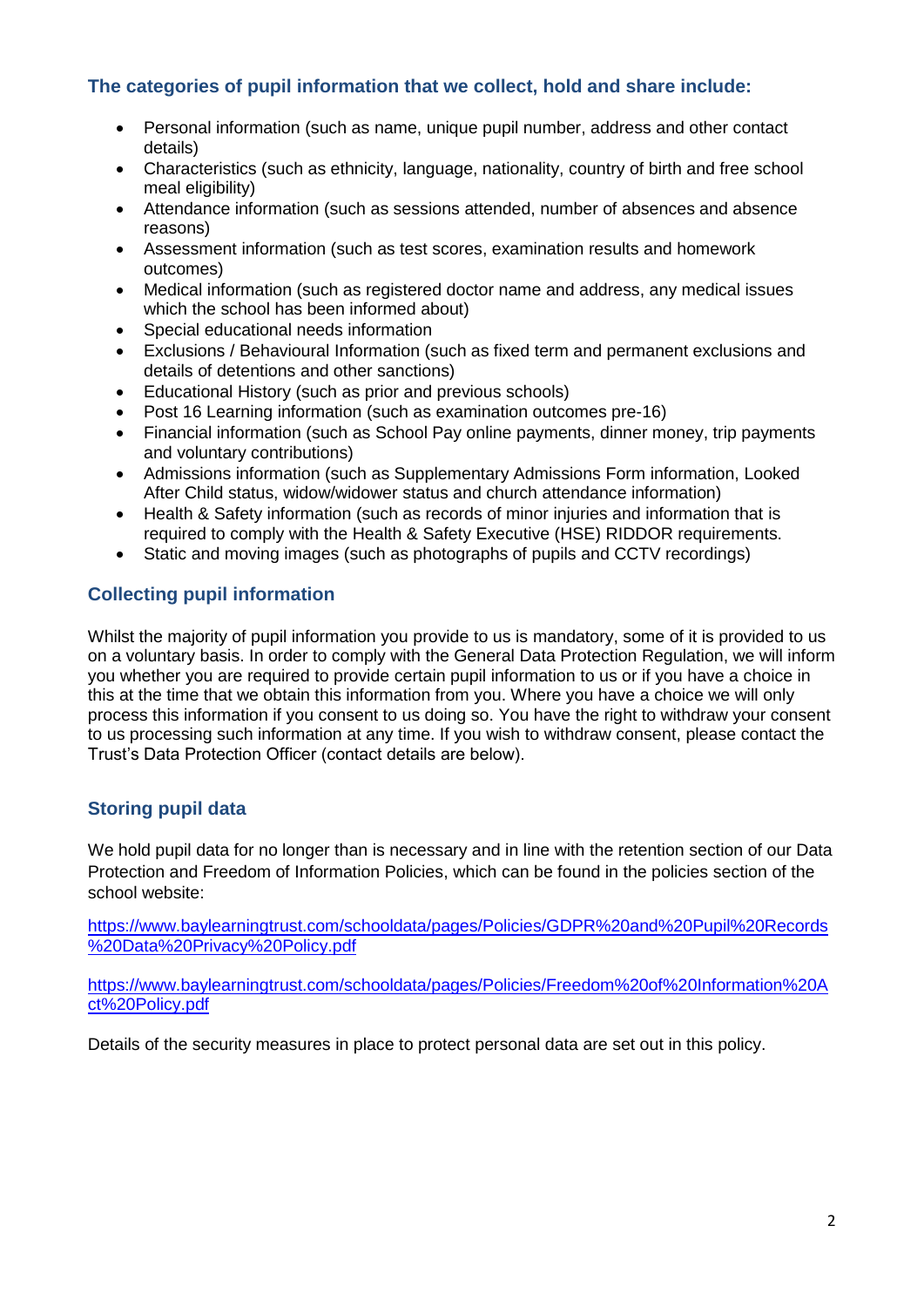# **Who do we share pupil information with?**

We routinely share pupil information with:

- schools that the pupils attend after leaving us
- our local authority
- the Department for Education (DfE)
- our Multi Academy Trust
- School nurse and other NHS institutions (see section below Public Health Screening Programmes - for more information)
- Organisations which provide learning tools (such as GL Assessment, Boardworks, Edmodo, Kerboodle, Doddle, Kahoot, MyMaths, NinjaMaths, IXL, Accelerated Reader Programme)
- Organisations which provide registration tools (such as Capita SIMS or VeriCool)
- Organisations which provide Library Registration tools (such as Oliver)
- Organisations which provide Information Management Services (such as Captia SIMS)
- Organisations which provide data collection, monitoring and reporting services (such as software from Cooke & Cree Solutions, SISRA, MyALPS)
- Organisations which provide cloud storage solutions (such as DropBox, Microsoft, Google)
- Organisations which provide ICT support services (such as Sophos)
- Organisations which support our Pastoral Care systems (such as Medical Tracker, software from Cooke & Cree Solutions)
- Organisations which provide Virtual Learning Environments (such as Firefly)
- Organisations which provide financial services (such as ParentPay and Schools Cash Office)
- Organisations which provide communication services (such as Microsoft, Teacher2Parents, Google)
- Organisations which provide survey data collection service (such as QDP, Survey Monkey, GL-Assessment and Leadership Matters)
- Learner Record Service

# **Why we share pupil information**

We do not share information about our pupils with anyone without consent unless the law and our policies allow us to do so. Where we share your information with processors, they may on occasion use their own sub-processors and share personal data with these sub-processors. We only permit our processors to use sub-processors with our prior consent. You can obtain further information about sub-processors used by contacting the Data Protection Officer.

We share pupils' data with the Department for Education (DfE) on a statutory basis. This data sharing underpins school funding and educational attainment policy and monitoring.

We are required to share information about our pupils with the (DfE) under regulation 5 of The Education (Information About Individual Pupils) (England) Regulations 2013.

## **Data collection requirements:**

To find out more about the data collection requirements placed on us by the Department for Education (for example; via the school census) go to [https://www.gov.uk/education/data-collection](https://www.gov.uk/education/data-collection-and-censuses-for-schools)[and-censuses-for-schools.](https://www.gov.uk/education/data-collection-and-censuses-for-schools)

## **Public Health screening programmes (Lancashire County Council)**

**The academies within the Trust** share class list information with providers in connection with the following public health screening programmes: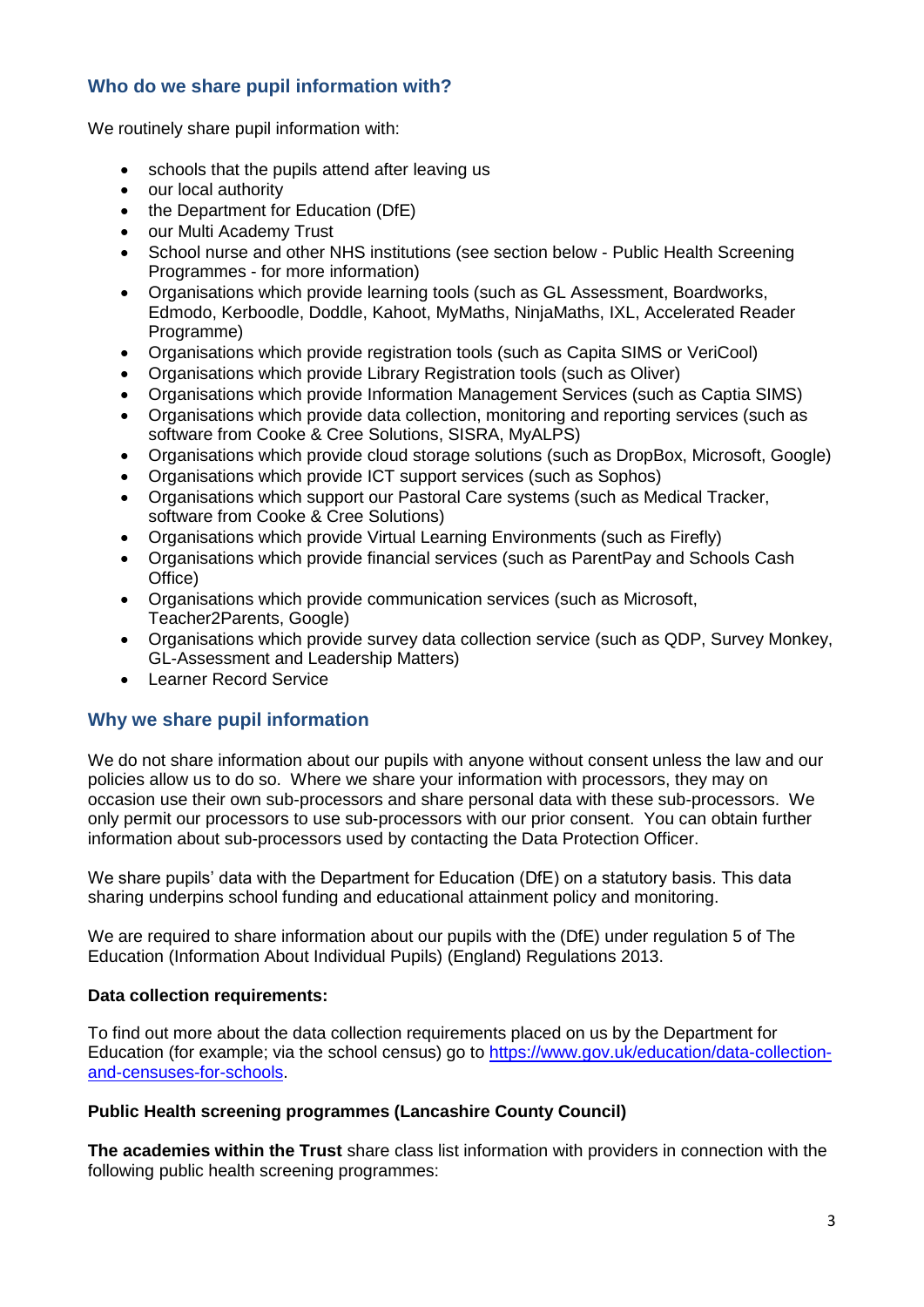#### **National Child Measurement Programme** (**NCMP**)

The *lawful basis* for processing personal data is:

#### **Art. 6 (1) (e) GDPR:**

*Processing is necessary for the performance of a task carried out in the public interest or in the exercise of official authority vested in the controller* 

The personal data processed in respect of these two public health screening programmes includes personal data revealing ethnic origin which is classified as *special category personal data* under Art. 9 GDPR which merit special protection and consequently a further condition for processing is required.

The additional lawful basis for processing special category personal data (specifically ethnic origin) is:

#### **Art. 9 (2) (i) GDPR:**

*Processing is necessary for reasons of public interest in the area of public health* 

#### **Dental Screening Survey & Vision Screening Programmes**

The *lawful basis* for sharing personal data is:

#### **Art. 6 (1) (f) GDPR:**

*Processing is necessary for the purposes of the legitimate interests pursued by the controller or by a third party* 

The legitimate interest is *to provide public health services and improve health and wellbeing outcomes for children and young people*, which falls outside the task of schools as public authorities to provide education to children and young people.

Processing is *necessary* as only schools hold up to date class list/address data to facilitate:

- Any necessary follow-up arrangements, in response to identified need or to promote health and wellbeing, by a health professionals. Contact is arranged with the child/ young person or with parents/ carers.
- Any appointments being sent to the parent/guardian of a child who requires further assessment of their optical health needs – or to arrange follow-up as indicated by the initial screening tests.

The LEA only receive snapshot census data 3 times per year.

It is in the child's interests to be offered an appointment to treat any identified further health needs. Some conditions such as amblyopia (lazy eye) are much more difficult to treat if left undiagnosed after the age of 8 and can result in permanent vison loss.

Optical and oral health are important aspects of a child's overall health status

More information can be found in VirginCare NHS privacy notices:

<https://virgincare.co.uk/patient-privacy-notice/>

#### **Aged 14+ qualifications**

For pupils enrolling for post 14 qualifications, the Learning Records Service will give us a pupil's unique learner number (ULN) and may also give us details about the pupil's learning or qualifications

#### **Youth support services**

#### **What is different about pupils aged 13+?**

Once our pupils reach the age of 13, we also pass pupil information to our local authority and / or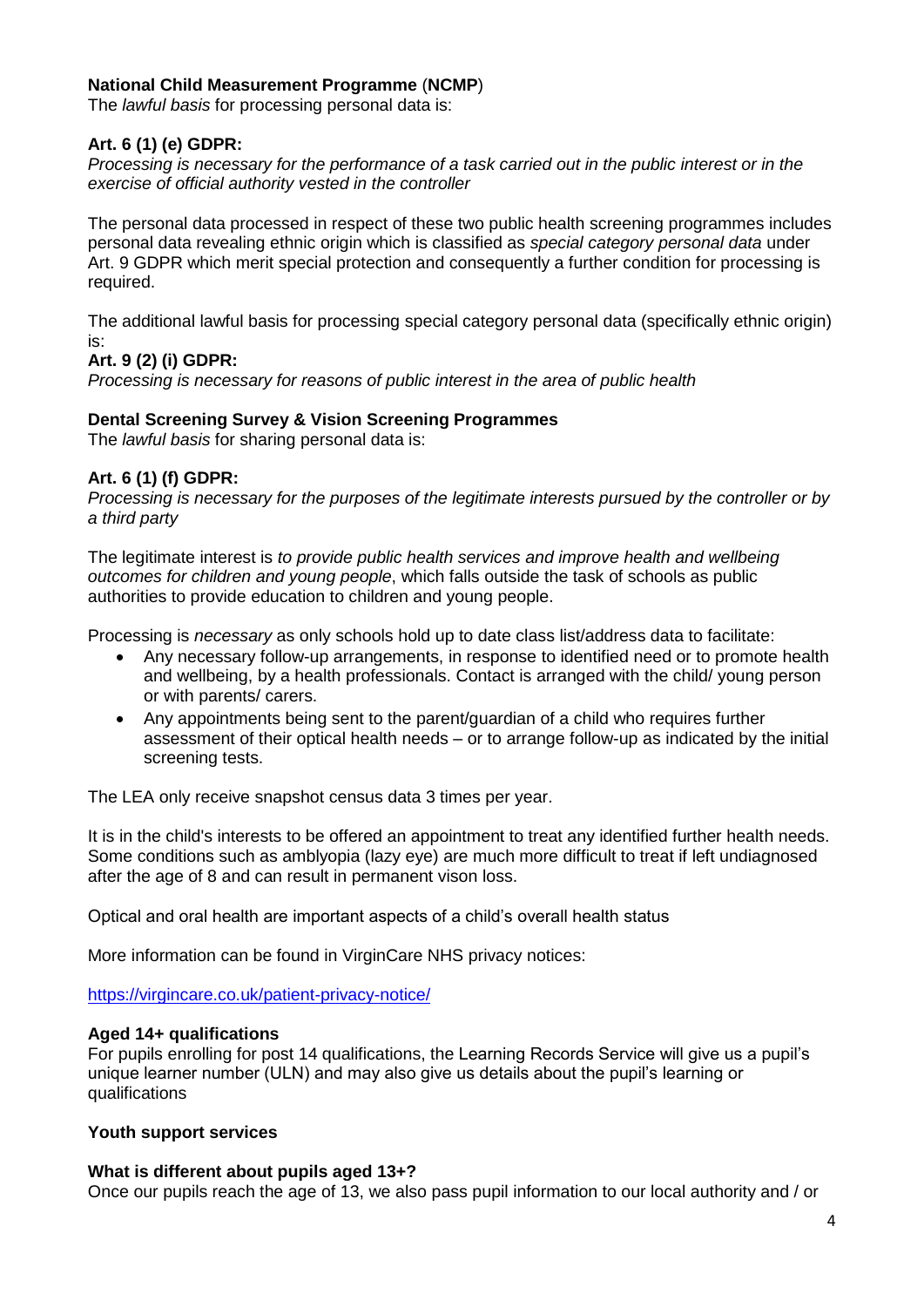provider of youth support services as they have responsibilities in relation to the education or training of 13-19 year olds under section 507B of the Education Act 1996.

This enables them to provide services as follows:

- vouth support services
- **Careers advisers**

A parent / guardian can request that **only** their child's name, address and date of birth is passed to their local authority or provider of youth support services by informing us. This right is transferred to the child / pupil once he/she reaches the age 16.

#### **Our pupils aged 16+**

We will also share certain information about pupils aged 16+ with our local authority and / or provider of youth support services as they have responsibilities in relation to the education or training of 13-19 year olds under section 507B of the Education Act 1996.

This enables them to provide services as follows:

- post-16 education and training providers
- vouth support services
- careers advisers

For more information about services for young people, please visit our local authority website.

#### **The National Pupil Database (NPD)**

The NPD is owned and managed by the Department for Education and contains information about pupils in schools in England. It provides invaluable evidence on educational performance to inform independent research, as well as studies commissioned by the Department. It is held in electronic format for statistical purposes. This information is securely collected from a range of sources including schools, local authorities and awarding bodies.

We are required by law, to provide information about our pupils to the DfE as part of statutory data collections such as the school census and early years' census. Some of this information is then stored in the NPD. The law that allows this is the Education (Information About Individual Pupils) (England) Regulations 2013.

To find out more about the pupil information we share with the department, for the purpose of data collections, go to [https://www.gov.uk/education/data-collection-and-censuses-for-schools.](https://www.gov.uk/education/data-collection-and-censuses-for-schools)

To find out more about the NPD, go to [https://www.gov.uk/government/publications/national-pupil](https://www.gov.uk/government/publications/national-pupil-database-user-guide-and-supporting-information)[database-user-guide-and-supporting-information.](https://www.gov.uk/government/publications/national-pupil-database-user-guide-and-supporting-information)

The department may share information about our pupils from the NPD with third parties who promote the education or well-being of children in England by:

- conducting research or analysis
- producing statistics
- providing information, advice or guidance

The Department has robust processes in place to ensure the confidentiality of our data is maintained and there are stringent controls in place regarding access and use of the data. Decisions on whether DfE releases data to third parties are subject to a strict approval process and based on a detailed assessment of:

- who is requesting the data
- the purpose for which it is required